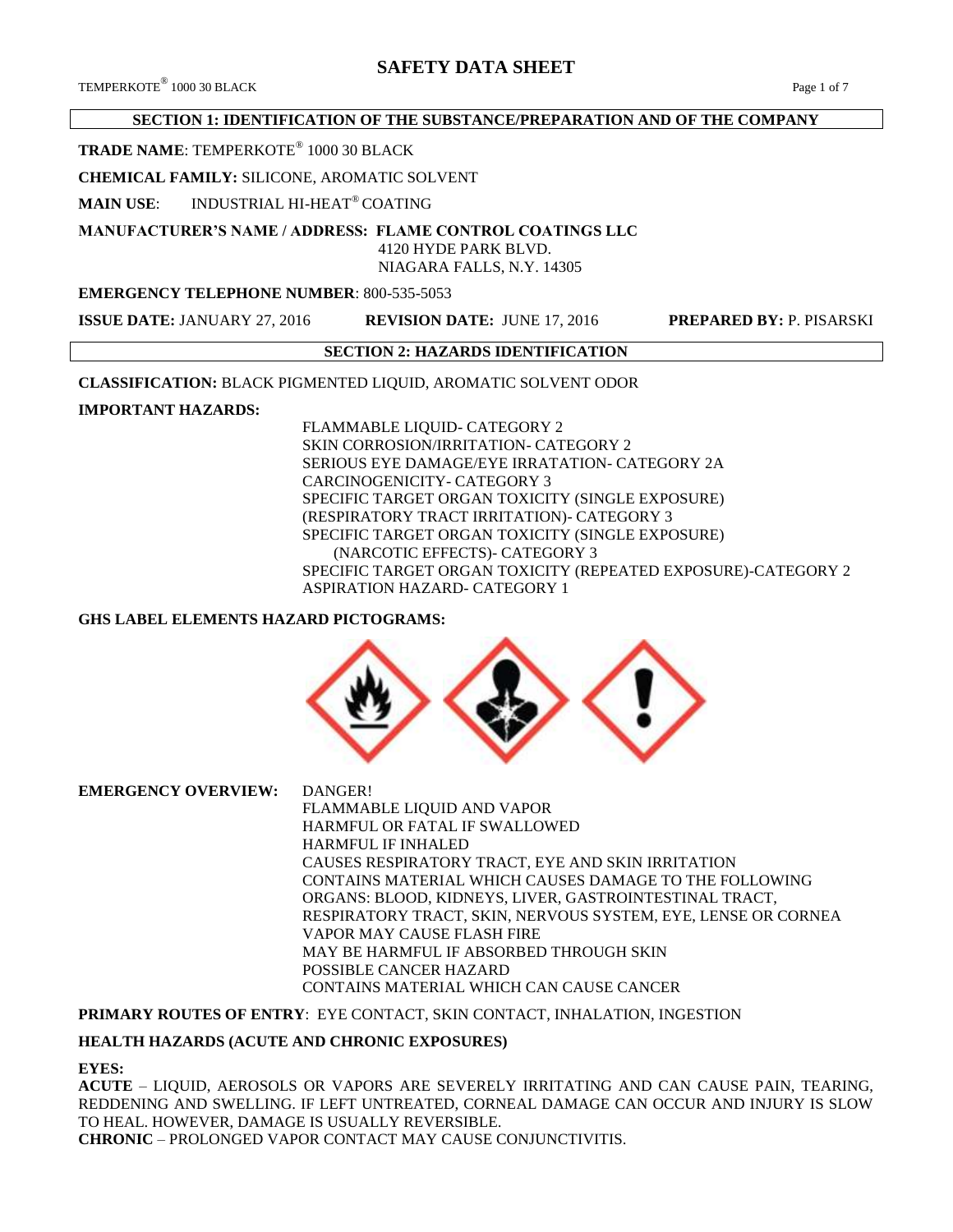# **SECTION 2: HAZARDS IDENTIFICATION (CON'T)**

# **SKIN CONTACT:**

**ACUTE** – REPEATED OR PROLONGED SKIN CONTACT CAN RESULT IN DRY, DEFATTED AND CRACKED SKIN CAUSING INCREASED SUSCEPTIBILITY TO INFECTION. IN ADDITION IRRITATION MAY DEVELOP INTO DERMATITUS. SOLVENTS CAN PENETRATE THE SKIN AND MAY CAUSE EFFECTS SIMILAR TO THOSE IDENTIFIED UNDER ACUTE INHALATION SYMPTOMS.

**CHRONIC** – MAY CAUSE EFFECTS SIMILAR TO THOSE IDENTIFIED UNDER CHRONIC INHALATION EFFECTS.

#### **SKIN ABSORPTION:**

**ACUTE** – ND **CHRONIC** – ND

#### **INHALATION:**

**ACUTE** – SOLVENT VAPORS ARE IRRITATING TO THE EYES, NOSE, AND THROAT. SYMPTOMS OF IRRITATION MAY INCLUDE RED, ITCHY EYES, DRYNESS OF THE THROATAND A FEELING OF TIGHTNESS IN THE CHEST. OTHER POSSIBLE SYMPTOMS OF OVEREXPOSURE INCLUDE: HEADACHE, DIZZINESS, NAUSEA, NARCOSIS FATIGUE AND LOSS OF APPETITE.

**CHRONIC** – CHRONIC EXPOSURE TO ORGANIC SOLVENTS HAS BEEN ASSOCIATED WITH VARIOUS NEUROTOXIC EFFECTS INCLUDING PERMANENT BRAIN AND NERVOUS SYSTEM DAMAGE. SYMPTOMS INCLUDE LOSS OF MEMORY, LOSS OF INTELLECTUAL ABILITY AND LOSS OF COORDINATION. TOLUENE HAS BEEN DEMONSTRATED TO BE EMBRYOFETOTOXIC AND TERATOGENIC IN LABORATORY ANIMALS. PROLONGED OR REPEATED OVEREXPOSURE TO TOLUENE CAN CAUSE IRRITATION TO THE RESPIRATORY TRACT, ENLARGED LIVER, KIDNEY EFFECTS AND CARDIAC SENSITIZATION.

#### **INGESTION:**

**ACUTE** – CAN RESULT IN IRRITATION OF THE DIGESTIVE TRACT. SYMPTOMS CAN INCLUDE SORE THROAT ABDOMINAL PAIN NAUSEA, VOMITING AND DIARRHEA. VOMITING MAY CAUSE ASPIRATION OF SOLVENT RESULTING IN CHEMICAL PNEUMONITIS

# **CHRONIC** – ND

**CONDITIONS AGGRAVATED BY EXPOSURE**: SKIN DISORDERS AND ALLERGIES

# **SECTION 3: COMPOSITION/INFORMATION ON INGREDIENTS**

## **SUBSTANCE/MIXTURE:** MIXTURE

# **OTHER MEANS OF IDENTIFICATION:** NOT AVAILABLE

| <b>HAZARDOUS INGREDIENTS</b>          | Wt. %    | <b>CAS Number</b> |
|---------------------------------------|----------|-------------------|
| <b>TOLUENE</b>                        | $10-30$  | 000108-88-3       |
| <b>PARACHLOROBENZOTRIFLOURIDE</b>     | $7 - 15$ | $000098 - 56 - 6$ |
| <b>MICA</b>                           | $7 - 15$ | $012001 - 26 - 2$ |
| <b>TALC</b>                           | $10-30$  | 014807-96-6       |
| <b>COPPER CHROMITE BLACK SPINEL**</b> | $10-30$  | 068186-91-4       |
| TERTIARY BUTYL ACETATE                | $7 - 15$ | 000540-88-5       |
| AROMATIC PETROLEUM DISTILLATES        | $7 - 15$ | $064742 - 95 - 6$ |
| VM&P NAPHTHA                          | $1 - 5$  | 064742-89-8       |

\*\* This product is the result of high temperature calcinations of the component substances. Due to its unique crystalline structure the properties of this finished pigment do not necessarily reflect the properties of the component metals or oxides.

# **SECTION 4: FIRST AID MEASURES**

**GENERAL**: REMOVE PERSON FROM AFFECTED AREA AND MAKE COMFORTABLE. TREAT SYMPTOMATICALLY.

**EYES**: FLUSH WITH WATER FOR 15 MINUTES. GET MEDICAL ATTENTION.

**SKIN**: REMOVE PRODUCT AND FLUSH AFFECTED AREA WITH WATER FOR 15 MINUTES. IF IRRITATION PERSISTS, SEEK MEDICAL ATTENTION.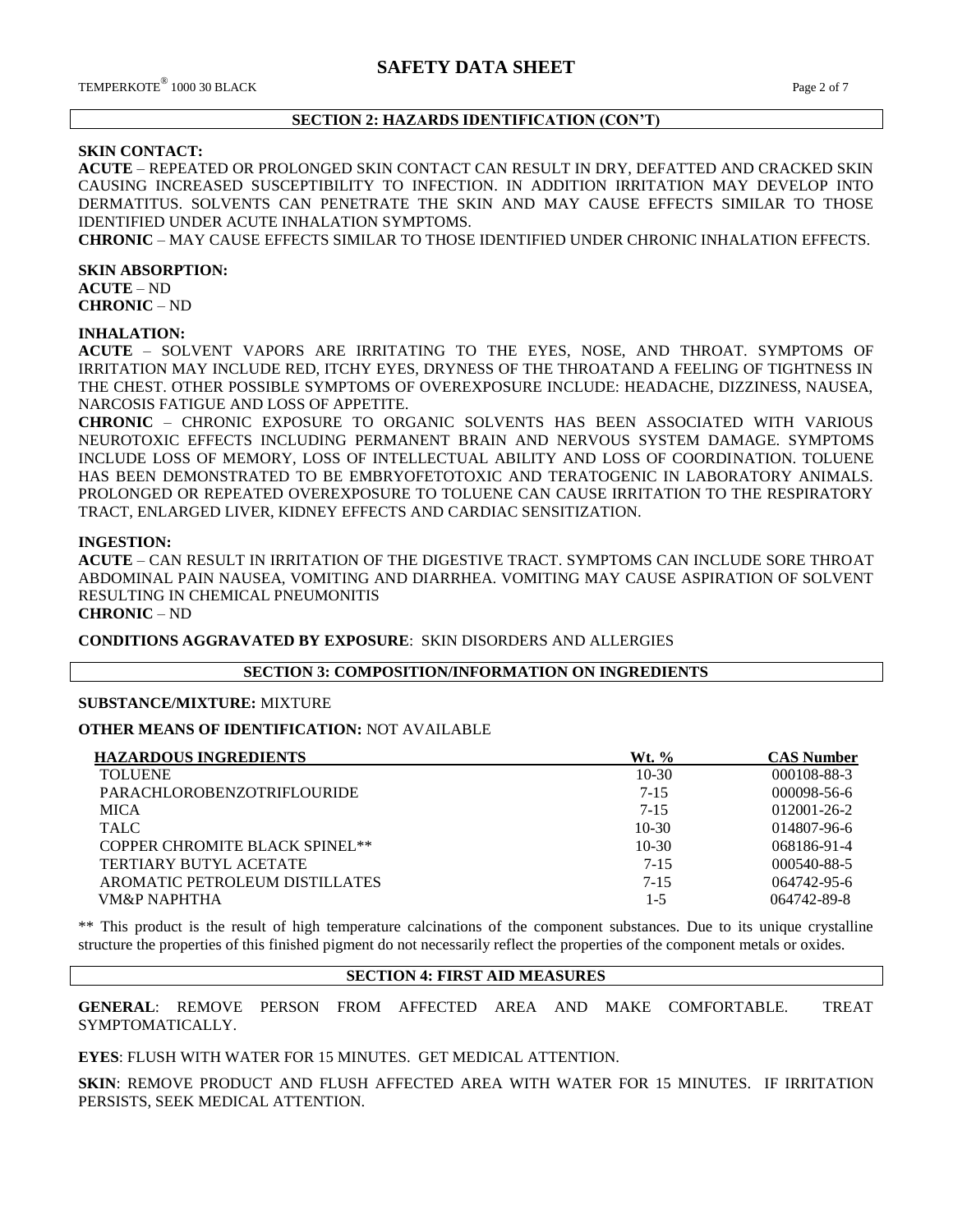TEMPERKOTE<sup>®</sup> 1000 30 BLACK 1000 30 BLACK Page 3 of 7

# **SECTION 4: FIRST AID MEASURES (CON'T)**

**INHALATION**: MOVE TO FRESH AIR. GIVE ASSISTED RESPIRATION IF BREATHING HAS STOPPED OR IS LABORED (CALL A PHYSICIAN).

**INGESTION**: GIVE 3 – 4 GLASSES OF WATER OR MILK IF PERSON CONSCIOUS. **DO NOT INDUCE VOMITING!** OBTAIN MEDICAL CARE AND TREATMENT.

**NOTES TO PHYSICIAN:** ACUTE MASSIVE EXPOSURE TO TOLUENE CAN CAUSE TRANSIENT HEMATURIA AND ALBUMINURIA. CARDIAC ARRHYTHMIAS CAN OCCUR AFTER MASSIVE INHALATION.

# **SECTION 5: FIRE FIGHTING MEASURES**

**EXTINGUISHNG MEDIA**: IGNITION MAY GIVE RISE TO A CLASS B FIRE. IN CASE OF FIRE USE: WATER FOG, CARBON DIOXIDE, DRY CHEMICAL, OR ALCOHOL FOAM.

**SPECIFIC HAZARDS ARISING FROM CHEMICAL:** FLAMABLE LIQUID AND VAPOR. IN A FIRE OR IF HEATED A PRESSURE INCREASE WILL OCCUR AND THE CONTAINER MAY BURST, WITH THE RISK OF A SUBSEQUENT EXPLOSION. VAPOR IS HEAVIER THAN AIR AND WILL SPREAD ACROSS THE GROUND.

**HAZARDOUS DECOMPOSITION PRODUCTS: CO, CO2** 

**HAZARDOUS POLYMERIZATION (REACTIVITY**): WILL NOT OCCUR.

**SPECIAL FIRE FIGHTING PROCEDURES**: WEAR SELF-CONTAINED BREATHING APPARATUS AND PROTECTIVE CLOTHING. WATER SPRAY IS USEFUL IN COOLING FIRE-EXPOSED VESSELS AND IN DISPERSING VAPORS.

**UNUSUAL FIRE AND EXPLOSIVE HAZARDS**: MAY GENERATE TOXIC OR IRRITATING COMBUSTION PRODUCTS. SUDDEN REACTION AND FIRE MAY RESULT IF PRODUCT IS MIXED WITH AN OXIDIZING AGENT. SOLVENT VAPORS MAY BE HEAVIER THAN AIR. UNDER CONDITIONS OF STAGNANT AIR, VAPORS MAY BUILD UP AND TRAVEL ALONG THE GROUND TO AN IGNITION SOURCE.

# **SECTION 6: ACCIDENTAL RELEASE MEASURES**

**STEPS TO BE TAKEN IN CASE MATERIAL IS RELEASED OR SPILLED:** SHUT OFF SOURCES OF IGNITION. COVER SPILLS WITH ABSORBENT. PLACE IN METAL CONTAINERS FOR RECOVERY OR DISPOSAL. PREVENT ENTRY INTO SEWERS, STORM DRAINS, AND WATERWAYS.

# **SECTION 7: HANDLING AND STORAGE**

**GENERAL**: STORE IN COOL, WELL VENTILATED AREAS. KEEP AWAY FROM HEAT AND OPEN FLAMES. AVOID PROLONGED INHALATION OF HEATED VAPORS OR MISTS. AVOID PROLONGED SKIN CONTACT. USE NON-SPARKING TOOLS AND GROUNDING CABLES WHEN TRANSFERRING. CONTAINERS MAY BE HAZARDOUS WHEN EMPTY.

#### **SECTION 7: HANDLING AND STORAGE (CON'T)**

**STORAGE**: AVOID TEMPERATURE EXTREMES. STORE AWAY FROM EXCESSIVE HEAT, FROM SOURCES OF IGNITION AND FROM REACTIVE MATERIALS. MATERIAL CAN BURN; LIMIT INDOOR STORAGE TO AREAS EQUIPPED WITH AUTOMATIC SPRINKLERS. STORE OUT OF DIRECT SUNLIGHT IN A COOL PLACE. KEEP CONTAINERS TIGHTLY CLOSED. GROUND ALL METAL CONTAINERS DURING STORAGE AND HANDLING.

# **SECTION 8: EXPOSURE CONTROL/PERSONAL PROTECTION**

| <b>EXPOSURE LIMITS (ppm)</b> |                        |                          |              |  |  |
|------------------------------|------------------------|--------------------------|--------------|--|--|
| <b>INGREDIENTS (CAS)</b>     | <b>OSHA</b>            | <b>ACGIH</b>             | <b>OTHER</b> |  |  |
|                              | <b>STEL</b><br>TWA     | STEL<br>TWA              |              |  |  |
| 000108-88-3                  | 100<br>150             | 100<br>150               |              |  |  |
| 000098-56-6                  | <b>NE</b><br><b>NE</b> | <b>NE</b><br>NΕ          |              |  |  |
| 012001-26-2                  | $3mg/m^3$ ND           | 3mg/m <sup>3</sup><br>ND | (SEE NOTE 1) |  |  |
| 000540-88-5                  | <b>200</b><br>NE       | 200<br>NE                |              |  |  |
| 064742-95-6                  | NE<br>NΕ               | NE<br>NΕ                 |              |  |  |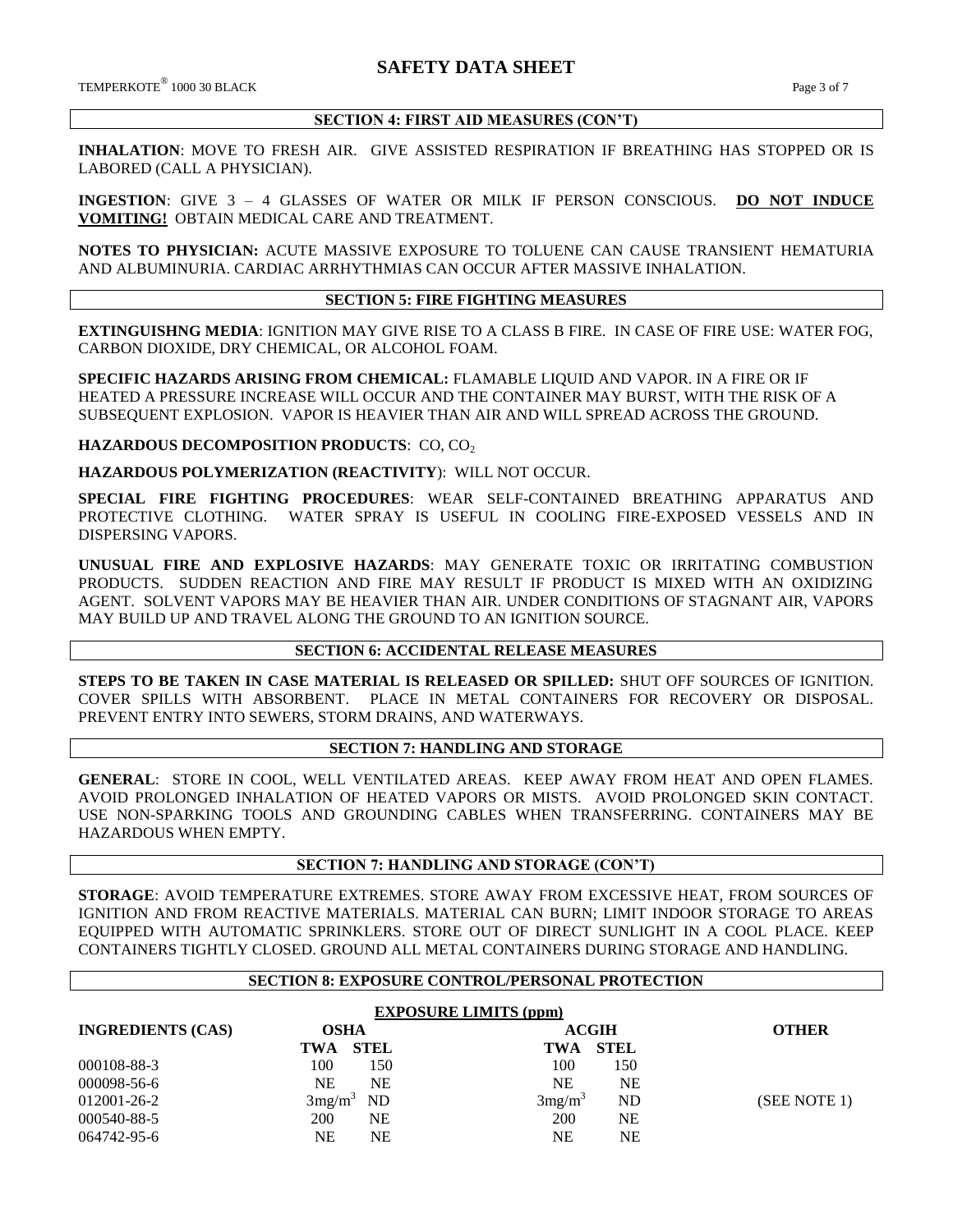#### **SECTION 8: EXPOSURE CONTROL/PERSONAL PROTECTION (CON'T)**

| <b>EXPOSURE LIMITS (ppm)</b>    |                            |                         |              |                 |  |
|---------------------------------|----------------------------|-------------------------|--------------|-----------------|--|
| <b>INGREDIENTS (CAS)</b>        | <b>OSHA</b>                |                         | <b>ACGIH</b> | <b>OTHER</b>    |  |
|                                 | STEL<br>TWA                | TWA                     | STEL         |                 |  |
| 014807-96-6                     | $2mg/m^3$ ND               | 5mg/m <sup>3</sup>      | ND           | (SEE NOTE 1)    |  |
| $068186 - 91 - 4*$              | <b>NE</b><br>NΕ            | <b>NE</b>               | NE           |                 |  |
| *chromium compounds (as Cr)     | $0.5$ mg/m <sup>3</sup> ND | $0.5$ mg/m <sup>3</sup> | <b>ND</b>    | (SEE NOTE 1, 2) |  |
| *copper dusts and mists (as Cu) | $1 \text{mg/m}^3$<br>ND    | 1mg/m <sup>3</sup>      | ND           | (SEE NOTE 1, 2) |  |
| 064742-89-8                     | 200<br>250                 | 200                     | 250          |                 |  |

 **LEGEND**: (M) MAX. EXPOSURE LIMIT; (S) OCCUPATIONAL EXP. LIMIT; (R) SUPPLIERS REC. LIMIT, (+) PERCUTANEOUS RISK NOTE 1: VALUES MEANINGFUL ONLY WHEN HARDENED PRODUCT IS ABRADED, GROUND, ETC. NOTE 2: HAZARDOUS COMPONENTS OF PIGMENT; SEE \*\* SECTION 2 FOR DETAILS.

**ENGINEERING CONTROLS**: EXHAUST VENTILATION IS SUFFICIENT TO KEEP AIRBORNE CONCENTRATION OF THE SOLVENTS BELOW THEIR RESPECTIVE TLV'S. EXHAUST AIR MAY NEED TO BE CLEANED BY SCRUBBERS OR FILTERS TO REDUCE ENVIRONMENTAL CONTAMINATION.

**RESPIRATORY PROTECTION**: NONE REQUIRED IN ADEQUATELY VENTILATED AREAS. IF VAPOR CONCENTRATION EXCEEDS 20ppm FOR LONGER THAN 15 MINUTES, A NIOSH APPROVED RESPIRATOR FOR ORGANIC VAPORS IS RECOMMENDED.

**PROTECTIVE GLOVES**: NITRILE RUBBER.

**EYE PROTECTION**: SPLASH-PROOF GOGGLES OR CHEMICAL SAFETY GLASSES.

**OTHER PROTECTIVE EQUIPMENT**: LONG SLEEVED SHIRTS AND TROUSERS. EMERGENCY SHOWERS AND EYE WASH STATIONS SHOULD BE READILY ACCESSIBLE.

# **SECTION 9: PHYSICAL AND CHEMICAL PROPERTIES APPEARANCE PHYSICAL STATE:** LIQUID **FLAMMABLE LIMITS**: NOT AVAILABLE **COLOR:** BLACK **LOWER EXPLOSION LIMIT**: 1.2% **ODOR: AROMATIC SOLVENT <b>UPPER EXPLOSION LIMIT**: 7.0% **pH**: NA **VAPOR PRESSURE**: 24 mm Hg (TOLUENE) **MELTING POINT**: ND **VAPOR DENSITY**: 3.1 (AIR = 1) **BOILING POINT**: 110.6°C (231.1°F) (TOLUENE) **SPECIFIC GRAVITY**: 1.4-1.6 **FLASHPOINT:** 4.4°C (40°F) TCC (TOLUENE) **SOLUBILITY IN WATER**: INSOLUBLE **EVAPORATION RATE:**  $>1$  (BUTYL ACETATE = 1) **AUTO IGNITION TEMP**: 480°C (869°F) **COEFFICIENT OF WATER/OIL DISTRIBUTION**: ND **% SOLIDS BY WT**: 63%

**% VOLATILES BY VOLUME**: 57%

**SECTION 10: STABILITY AND REACTIVITY**

**STABILITY**: STABLE; HOWEVER MAY FORM PEROXIDES OF UNKNOWN STABILITY

**CONDITIONS TO AVOID**: NOT APPLICABLE (MATERIAL IS STABLE).

**INCOMPATIBILITY (MATERIAL TO AVOID):** OXIDIZING AGENTS (PERCHLORATES, NITRATES), STRONG ACIDS, HYPOCHLORITES, AND PEROXIDES SHOULD NOT BE COMBINED WITH PHOSPHOROUS CONTAINING MATERIALS BECAUSE HIGHLY TOXIC FUMES CAN BE EMITTED IN A FIRE SITUATION.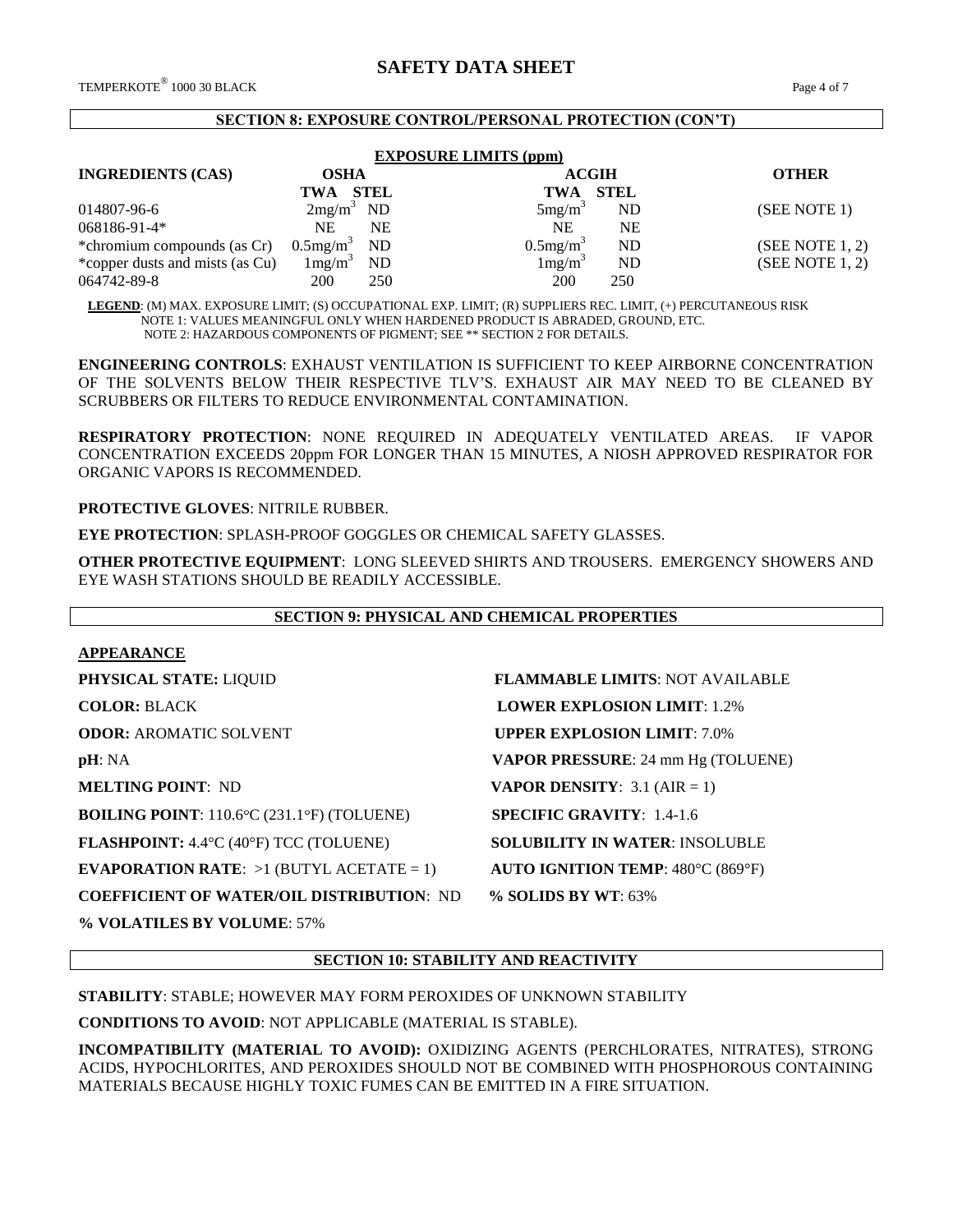# **SECTION 11: TOXICOLOGICAL INFORMATION**

# **ACUTE TOXICITY**

| PRODUCT/INGREDIENT NAME       | <b>RESULT</b>              | <b>SPECIES</b> | <b>DOSE</b>   | <b>EXPOSURE</b> |
|-------------------------------|----------------------------|----------------|---------------|-----------------|
| p-Chlorobenzotrifluoride      | LD50 ORAL                  | <b>RAT</b>     | 13 g/kg       |                 |
|                               | LD50 ORAL                  | <b>RAT</b>     | $<$ 870 mg/kg |                 |
| <b>Toluene</b>                | <b>LC50 INHALATION GAS</b> | <b>RAT</b>     | 6000 ppm      | 6Hrs            |
|                               | LD50 ORAL                  | <b>RAT</b>     | $4100$ mg/kg  |                 |
| <b>Tertiary Butyl Acetate</b> | <b>LC50 INHALATION GAS</b> | <b>RAT</b>     | 2230 $mg/m3$  | 4Hrs            |

#### **CARCINOGENICITY**

| PRODUCT/INGREDIENT NAME | OSHA                       | IARC | NTP |
|-------------------------|----------------------------|------|-----|
| <sup>-</sup> oluene     | POSSIBLE SELECT CARCINOGEN |      |     |

# **SPECIFIC TARGET ORGAN TOXICITY (SINGLE EXPOSURE)**

| PRODUCT/INGREDIENT NAME  | <b>CATEGORY</b> | <b>ROUTE OF EXPOSURE</b> | <b>TARGET ORGANS</b>     |
|--------------------------|-----------------|--------------------------|--------------------------|
|                          |                 |                          | <b>RESPIRATORY TRACT</b> |
|                          |                 |                          | <b>IRRATAION AND</b>     |
| p-Chlorobenzotrifluoride | CATEGORY 3      | N/A                      | NARCOTIC EFFECTS         |
|                          |                 |                          | <b>RESPIRATORY TRACT</b> |
|                          |                 |                          | <b>IRRATAION AND</b>     |
| <b>Toluene</b>           | CATEGORY 3      | N/A                      | NARCOTIC EFFECTS         |

#### **SPECIFIC TARGET ORGAN TOXICITY (REPEATED EXPOSURE)**

| PRODUCT/INGREDIENT NAME | <b>CATEGORY</b> | <b>ROUTE OF EXPOSURE</b> | <b>TARGET ORGANS</b> |
|-------------------------|-----------------|--------------------------|----------------------|
| <b>Toluene</b>          | CATEGORY 2      | N/A                      | CNS and Kidney       |

# **POTENTIAL ACUTE HEALTH EFFECTS**

**EYE:** CAUSES SERIOUS EYE IRRATATION **INHALATION:** CAN CAUSE CNS DEPRESSION, MAY CAUSE DROWSINESS AND DIZZINESS, REPIRATORY IRRATATION **SKIN CONTACT:** CASUES SKIN IRRATAION **INGESTION:** CAN CAUSE CNS DEPRESSION MAY BE FATAL IF SWALLOWED

# **POTENTIAL CHRONIC EFFECTS**

**GENERAL:** MAY CAUSE DAMAGE TO ORGANS THROUGH PROLONGED AND REPEATED EXPOSURE **TERATOGENICITY:** YES **MUTAGENICITY:** NO **EMBRYOTOXICITY:** NO

# **SECTION 12: ECOLOGICAL INFORMATION**

| <b>PRODUCT/INGREDIENT NAME</b><br><b>RESULT</b> |                                      | <b>SPECIES</b>         | <b>EXPOSURE</b> |
|-------------------------------------------------|--------------------------------------|------------------------|-----------------|
| Tertiary Butyl Acetate                          | LC50 296 - 362 mg/L FRESHWATER       | <b>FRESHWATER FISH</b> | 96 Hrs          |
| Toluene                                         | LC50 7.3 $\sim$ 22.8 mg/l FRESHWATER | <b>FRESHWATER FISH</b> | 96 Hrs          |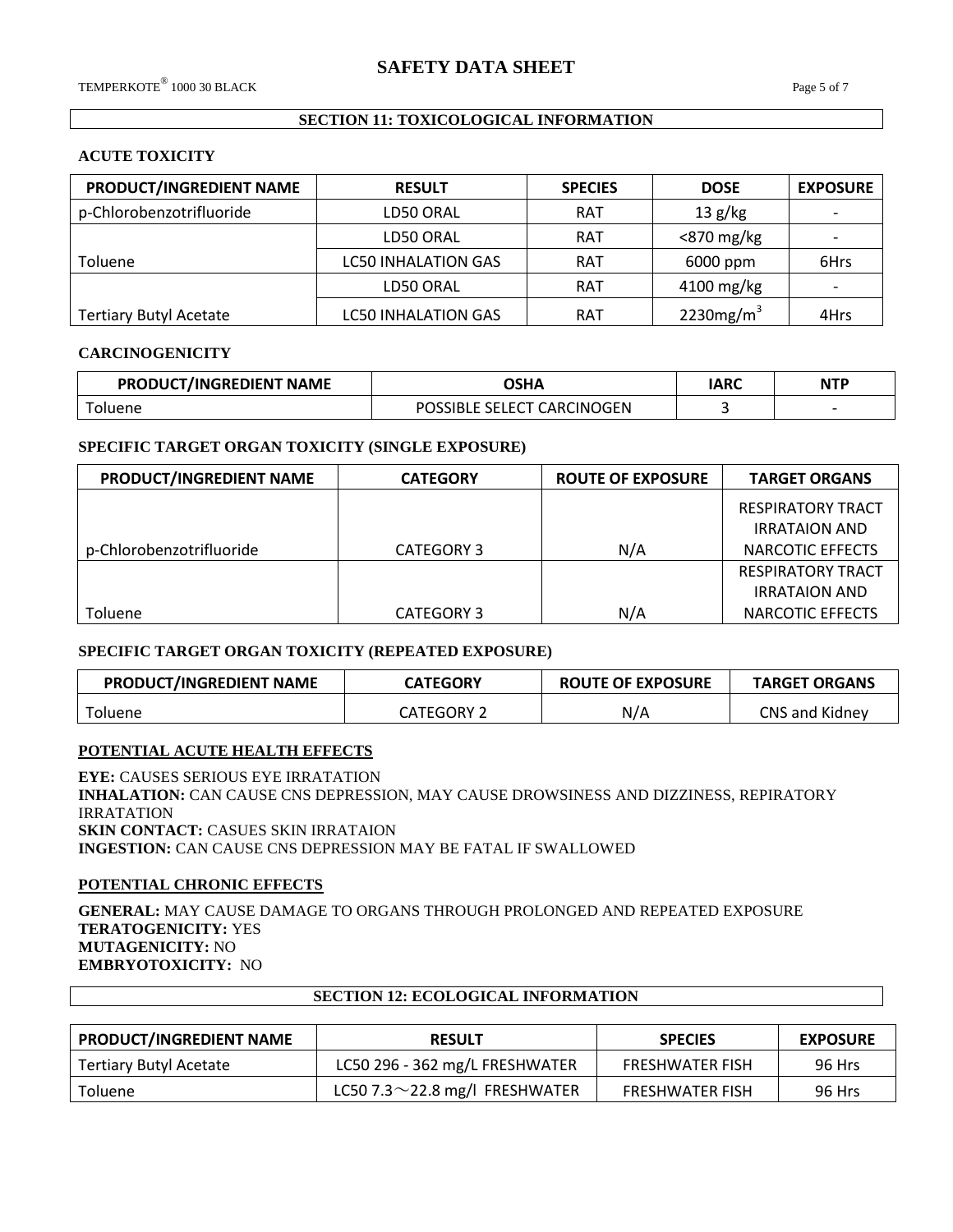#### **SECTION 13: DISPOSAL CONSIDERATIONS**

#### **WASTE DISPOSAL METHODS**: INCINERATION IS PREFERRED. COMPLY WITH ALL FEDERAL, STATE AND LOCAL REGULATIONS. RCRA CLASSIFIED HAZARDOUS WASTE WITH CHARACTERISTIC OF IGNITABILITY.

**SECTION 14: TRANSPORT INFORMATION**

|                                      | <b>DOT</b><br><b>CLASSIFICATION</b>                       | <b>TDG</b><br><b>CLASSIFICATION</b>                                                                                                                                    | <b>MEXICO</b><br><b>CLASSIFICATION</b>               | <b>IATA</b>                                | <b>IMDG</b>                              |
|--------------------------------------|-----------------------------------------------------------|------------------------------------------------------------------------------------------------------------------------------------------------------------------------|------------------------------------------------------|--------------------------------------------|------------------------------------------|
|                                      |                                                           |                                                                                                                                                                        |                                                      |                                            |                                          |
| <b>UN NUMBER</b>                     | <b>UN1263</b>                                             | <b>UN1263</b>                                                                                                                                                          | <b>UN1263</b>                                        | UN1263                                     | <b>UN1263</b>                            |
| UN PROPER SHIPPING<br><b>NAME</b>    | <b>PAINT</b>                                              | <b>PAINT</b>                                                                                                                                                           | <b>PAINT</b>                                         | <b>PAINT</b>                               | <b>PAINT</b>                             |
|                                      | 3                                                         | 3                                                                                                                                                                      | 3                                                    | 3                                          | 3                                        |
| <b>TRANSPORT HAZARD</b><br>CLASS(ES) |                                                           |                                                                                                                                                                        |                                                      |                                            |                                          |
| <b>PACKING GROUP</b>                 | $\mathbf{H}$                                              | Ш                                                                                                                                                                      | Ш                                                    | $\mathbf{I}$                               | $\mathsf{I}$                             |
| <b>ENVIRONMENTAL</b>                 |                                                           |                                                                                                                                                                        |                                                      |                                            |                                          |
| <b>HAZARD</b>                        | <b>NO</b>                                                 | NO.                                                                                                                                                                    | <b>NO</b>                                            | NO.                                        | <b>NO</b>                                |
| <b>ADDITIONAL HAZARD</b>             | Special provisions<br>Not Applicable<br><b>ERG No.128</b> | Product classified<br>as per the<br>following<br>sections of the<br>Transportation of<br>Dangerous Goods<br>Regulations: 2.<br>18-2.19 (Class 3).<br><b>ERG No.128</b> | Special provisions<br>(ERG#128)<br><b>ERG No.128</b> | Special<br>provisions<br>Not<br>Applicable | Emergency<br>schedules<br>(EmS) F-E, S-E |

**SECTION 15: REGULATORY INFORMATION**

# **MATERIAL VOC** = 349 gram/ liter **COATING VOC** = 413 gram/liter

**TSCA (TOXIC SUBSTANCE CONTROL ACT):** ALL COMPONENTS ARE LISTED IN THE TSCA CHEMICAL SUBSTANCE INVENTORY.

**CERCLA (COMPREHENSIVE RESPONSE COMPENSATION and LIABILITY ACT):** REPORTABLE QUANTITY, TOLUENE 1000 LBS.

# **SARA TITLE III**

 **SECTION 312 HAZARD CLASS:** IMMEDIATE (ACUTE) HEALTH HAZARD, DELAYED HEALTH HAZARD; FIRE HAZARD

 **SECTION 313 LISTED INGREDIENTS**: TOLUENE (CAS #000108-88-3) CHROMIUM COPMOUNDS, COPPER **COMPOUNDS** 

**CALIFORNIA PROPOSITION 65:** THE BELOW LIST OF COMPOUNDS IS KNOWN TO THE STATE OF CALIFORNIA TO CAUSE CANCER, BIRTH DEFECTS OR OTHER REPRODUCIVE HARM: CAS #000108-88-3.